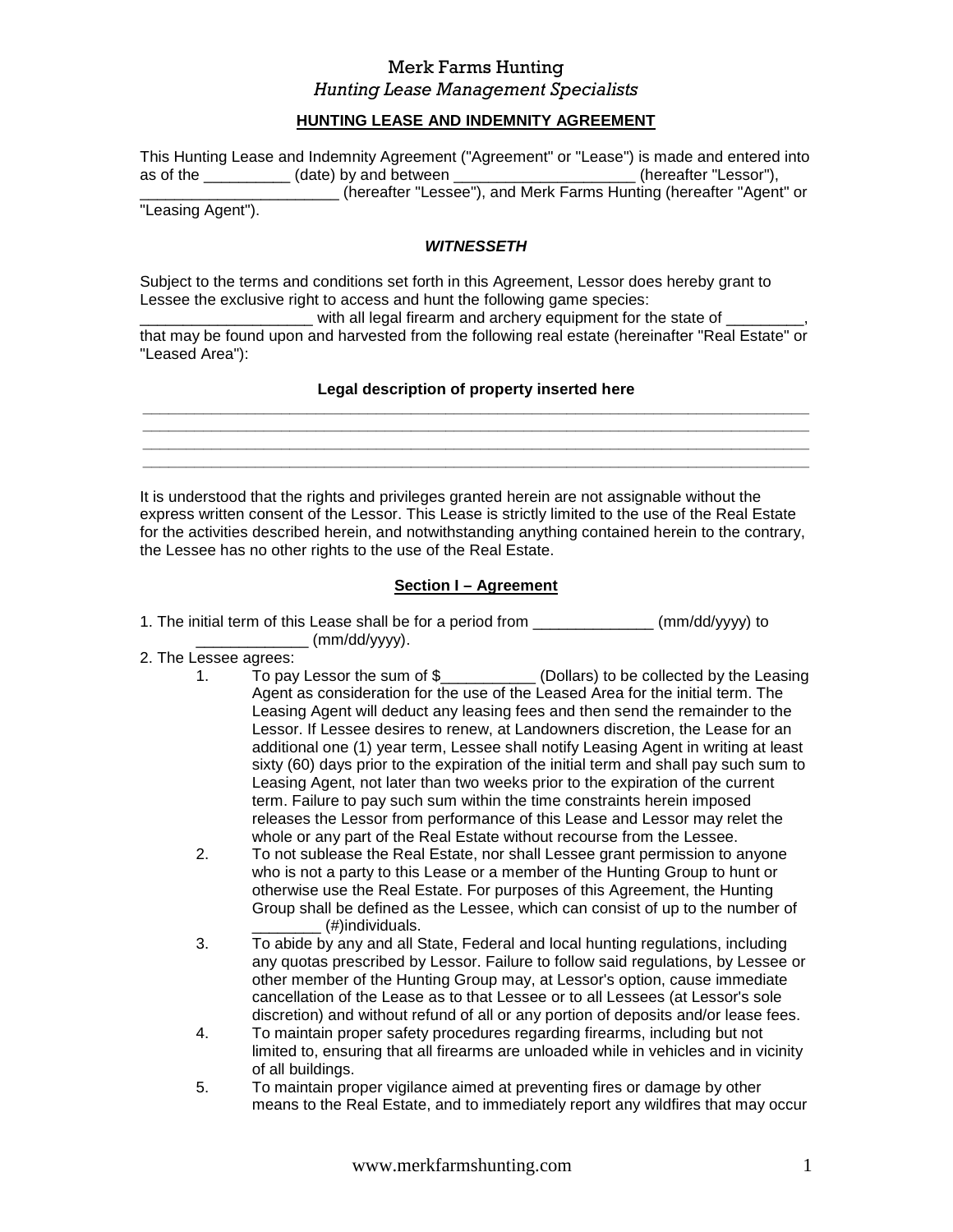on the Real Estate to Lessor. Lessee is expressly and specifically forbidden to intentionally start or create a situation that could start a fire of any kind.

- 6. To ensure that vehicles are driven only on established roads and that all gates are left as originally found. Lessee's use of any motorized vehicle is restricted to the retrieval of a legally harvested game animals, hanging stands and creating food plots as allowed.
- 7. To maintain a no hunting or shooting zone within 100 yards of any occupied building and around all other designated areas. Local or state minimum regulated distances will supersede this distance if more than 100 yards.
- 8. To remove all personal property or structures placed or constructed by Lessee upon the Leased Area at termination of this Lease unless the Lessor has provided prior written consent to leave any or all such property. Personal property becomes possession of the landowner at the end of the term of this lease.
- 9. To use only hunting methods and stands that cause no harm to marketable timber and marketable timber species. Specifically the Lessee is required to use only deer stands that are temporary and do not require anything to be driven into a tree.
- 10. To repair any damage caused to the Real Estate and to return the Real Estate and property to the Lessor in the same condition that existed upon commencement of the Lease. Any clearing of underbrush must be done in a manner so as not to damage any trees or crops that have been planted.
- 11. To in no way hinder forestry practices, farming or damage crop production.
- 12. To not enter upon any neighboring land or hunt on any real estate not described herein.
- 13. To keep the Real Estate free of litter at all times.
- 14. That the Leasing Agent has an exclusive relationship with the Lessor to be their Leasing Agent for any hunting and recreational leases upon Lessor's property described in this lease.
- 15. That the Lessees will not attempt to negotiate a new Lease with Lessor upon expiration or earlier termination of this Lease without the inclusion of Leasing Agent. Lessee attempts to circumvent Leasing Agent will result in legal action taken against Lessees.
- 3. Lessor hereby agrees:
	- 1. To provide the Lessee with hunting rights on the Leased Area during the term of this Lease, subject to the conditions and restrictions provided herein.
	- 2. To not lease to or give any other individual(s) permission to access for recreation, occupy for recreation, or use for recreation purposes, or hunt on the Real Estate during the term of this Lease. This does not restrict the lessor or the lessor's agent from farming, harvesting timber or firewood, conducting mineral exploration, or general maintenance of the property.
	- 3. That Leasing Agent is a third party beneficiary of this Agreement and any attempt by Lessor to negotiate a new Lease with any Lessee upon expiration or earlier termination of this Agreement, without the inclusion of Leasing Agent as a third party beneficiary, will not release Lessor of the compensation due Leasing Agent.

## **Section II - Release and Indemnification**

As further consideration for the rights and privileges granted herein, Lessee agrees to the following:

1. It is understood that the Real Estate consists of mostly undeveloped and untamed land, and the Lessee has had an opportunity to inspect the Leased Area and accepts the Real Estate in an "as is" condition and further, the Lessee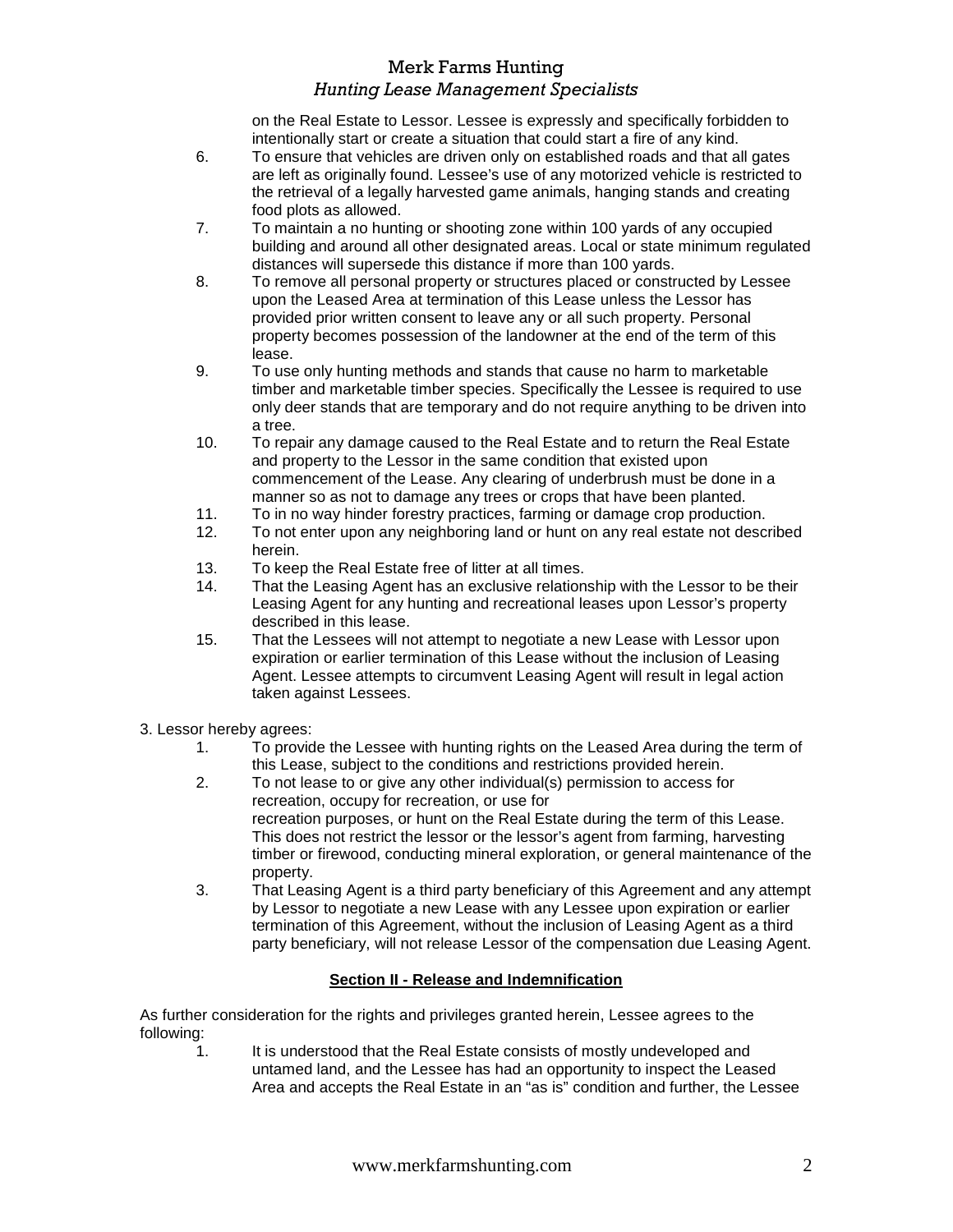understands that hunting is a dangerous activity and that there may be hazards (known and unknown, hidden and observable), including but not limited to, dangers such as holes, cracks or openings in the earth, fence wire, snakes, wells, swamps, brush and other growth, ponds, harmful plants, wild or poisonous animals, insects, bats, unauthorized or careless persons on the land, other hunters, or other risks that may be dangerous and cause injury and/or death and that Lessee assumes all such risks as his/her own responsibility, without liability to or recourse against the Lessor, Leasing Agent or their agents, officers, directors, employees, assignees and heirs.

- 2. That although Lessor may have a greater knowledge of land or the Real Estate than Lessee, that it is impracticable and virtually impossible for Lessor to list and/or to physically show Lessee each and every potential hazard on the Real Estate and Lessee enters onto said Real Estate despite same and at Lessee's own risk and without liability to Lessor or Leasing Agent or their agents, officers, directors, employees, assignees and heirs.
- 3. To forever release, defend, indemnify, and hold harmless Lessor and Leasing Agent, their agents, officers, directors, employees, assigns and heirs, from and against any and all liability, claims, fines, settlements, damages, demands, suits or causes of action of whatsoever nature, including but not limited to reasonable attorney's fees, arising out of bodily injury to, illness or death of any person, including Lessee or other member of the Hunting Group, damage to property of any person, legal entity, or third party, in any occurrence incident to or arising out of or relating to this Agreement or any activities occurring upon the Real Estate, whether by Lessee or otherwise; the performance or nonperformance by Lessee of its obligations hereunder; a breach of any term, provision or warranty contained in this Agreement; or any violation of any laws, regulations or ordinances related to Lessee's obligations or performance hereunder.
- 4. The Lessee has chosen of his or her own free will to go hunting on the Real Estate, and realizes there are inherent dangers from the sport of hunting, including but not limited to, danger from other hunters, the inherent danger of injury from the presence or use of firearms, and other dangers of any nature whatsoever, including dangers to bodily injury or damage which may occur (such as, but not limited to, the use of hunting knives, axes, arrows, traveling by vehicle over rough terrain, getting into and out of deer stands for hunting), and the risk of such injury or damage caused by other hunters. Lessee agrees at all times to use extreme caution and care in protecting himself or herself, his or her property, and others and their property, from accident, damage or bodily injury which may result from any such risk.
- 5. It is mutually agreed that failure to abide by the terms and stipulations above by any Lessee or member of the Hunting Group constitutes a material breach of this Agreement and may result in the forfeiture of all hunting rights, Deposits and fees.

#### **Section III – Miscellaneous**

- 1. In the event that any action is filed in relation to this Agreement, the unsuccessful party in the action shall pay to the successful party, in addition to all other sums that either party may be called on to pay, a reasonable sum for the successful party's attorneys' fees.
- 2. Either party's failure to complain of any act or omission on the part of the other party, no matter how long same may continue, shall not be deemed a waiver by such party of any of its rights hereunder. No waiver by either party at any time, express or implied, of any breach of any provision of this Agreement shall be deemed a waiver or a breach of any other provisions of this Agreement or a consent to any subsequent breach of the same or any other provision.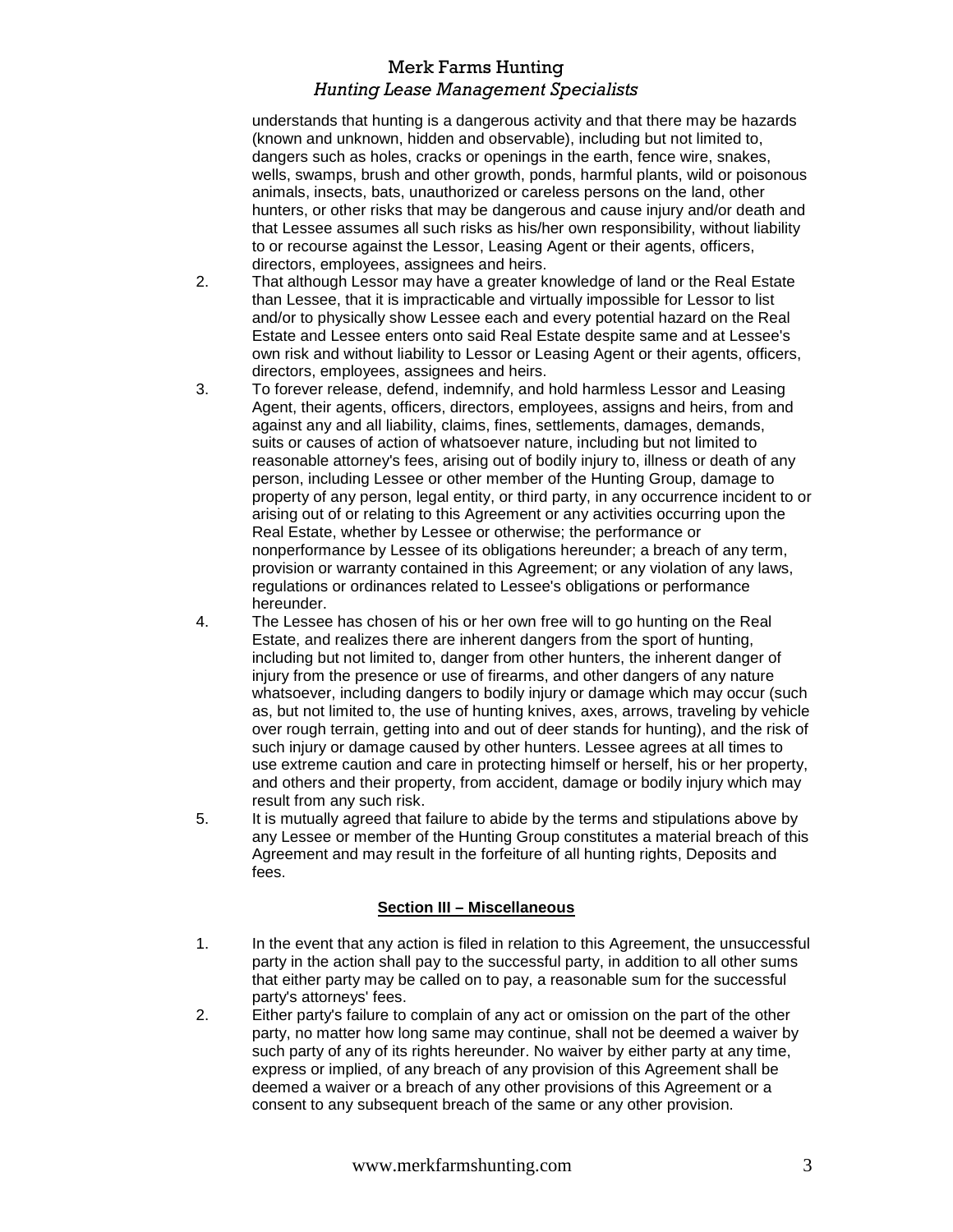- 3. This Agreement shall be binding upon and shall inure to the benefit of the parties hereto and their respective heirs, personal representatives, successors, and assigns.
- 4. Any modification of this Agreement or additional obligation assumed by either party in connection with this Agreement shall be binding only if evidenced in writing signed by each party or an authorized representative of each party.
- 5. The titles to the paragraphs of this Agreement are solely for the convenience of the parties and shall not be used to explain, modify, simplify, or aid in the interpretation of the provisions of this Agreement.
- 6. This Agreement shall constitute the entire agreement between the parties and any prior understanding or representation of any kind preceding the date of this Agreement shall not be binding upon either party except to the extent incorporated in this Agreement.
- 7. Any notice provided for or concerning this Agreement shall be in writing and be deemed sufficiently given when sent by certified mail or registered mail to the respective address of each party as set forth in this Agreement.
- 8. The rights of each party under this Agreement are personal to that party and may not be assigned or transferred to any other person, firm, corporation, or other entity without the prior, express, and written consent of the other party.
- 9. If any provision of this Agreement shall be held to be invalid or unenforceable by a court of competent jurisdiction, the remainder of the Agreement shall not be affected thereby, and each remaining provision shall be valid and enforceable to the fullest extent permitted by law.
- 10. This Agreement shall be construed under and in accordance with the laws of the state in which a majority of the Real Estate is located.

[SIGNATURE PAGE TO FOLLOW]